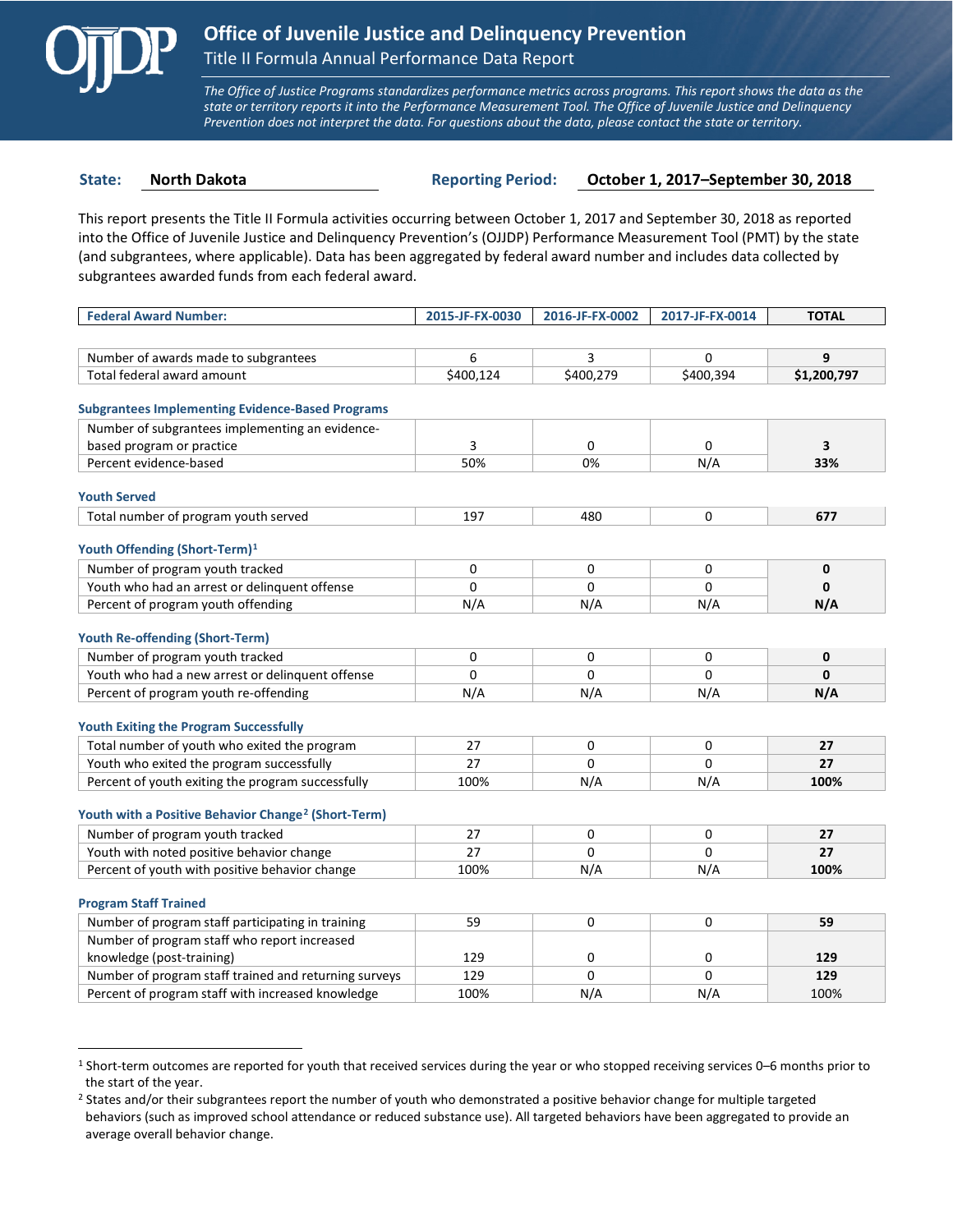### **Title II Formula Annual Performance Data Report**

#### **Systems Improvement Activities**

| Number of Memorandum of Understandings developed |  |  |
|--------------------------------------------------|--|--|
| Number of program materials developed            |  |  |
| Number of planning activities conducted          |  |  |
| Number of program/agency policies or procedures  |  |  |
| created, amended, or rescinded                   |  |  |

# Purpose Area Allocations

OJJDP has defined 32 purpose areas that states may use their Title II funds to implement, either through subawards to local, public, and private agencies or through statewide programs. This section lists the funds allocated from each federal award to both subgrantee and statewide programs during the reporting period.<sup>[3](#page-1-0)</sup>

| <b>Purpose Area</b>                             | 2015-JF-FX-0030 | 2016-JF-FX-0002 | 2017-JF-FX-0014 | <b>TOTAL</b> |
|-------------------------------------------------|-----------------|-----------------|-----------------|--------------|
| 1. Aftercare/Reentry                            | \$0             | \$0             | \$0             | \$0          |
| 2. After School Programs                        | \$0             | \$0             | \$0             | \$0          |
| 3. Alternatives to Detention                    | \$0             | \$0             | \$0             | \$0          |
| 4. Child Abuse and Neglect                      | \$0             | \$0             | \$0             | \$0          |
| 5. Community-Based Programs and Services        | \$0             | \$0             | \$0             | \$0          |
| 6. Delinquency Prevention                       | \$0             | \$0             | \$0             | \$0          |
| 7. Gangs                                        | \$0             | \$0             | \$0             | \$0          |
| 8. Graduated and Appropriate Sanctions          | \$0             | \$0             | \$0             | \$0          |
| 9. Hate Crimes                                  | \$0             | \$0             | \$0             | \$0          |
| 10. Job Training                                | \$0             | \$0             | \$0             | \$0          |
| 11. Learning and Other Disabilities             | \$0             | \$0             | \$0             | \$0          |
| 12. Mental Health Services                      | \$0             | \$0             | \$0             | \$0          |
| 13. Mentoring, Counseling and Training Programs | \$0             | \$0             | \$0             | \$0          |
| 14. Positive Youth Development                  | \$0             | \$0             | \$0             | \$0          |
| 15. Probation                                   | \$0             | \$0             | \$0             | \$0          |
| 16. Protecting Juvenile Rights                  | \$0             | \$0             | \$0             | \$0          |
| 17. School Programs                             | \$0             | \$0             | \$0             | \$0          |
| 18. Substance and Alcohol Abuse                 | \$0             | \$0             | \$0             | \$0          |
| 19. Compliance Monitoring                       | \$0             | \$0             | \$0             | \$0          |
| 20. Deinstitutionalization of Status Offenders  | \$10,412        | \$218,378       | \$0             | \$228,790    |
| 21. Disproportionate Minority Contact           | \$49,594        | \$0             | \$0             | \$49,594     |
| 22. Diversion                                   | \$5,373         | \$0             | \$0             | \$5,373      |
| 23. Gender-Specific Services                    | \$0             | \$0             | \$0             | \$0          |
| 24. Indian Tribe Programs                       | \$0             | \$0             | \$0             | \$0          |
| 25. Indigent Defense                            | \$0             | \$0             | \$0             | \$0          |
| 26. Jail Removal                                | \$0             | \$0             | \$0             | \$0          |
| 27. Juvenile Justice System Improvement         | \$12,330        | \$0             | \$0             | \$12,330     |
| 28. Planning and Administration                 | \$0             | \$40,000        | \$0             | \$40,000     |
| 29. Reducing Probation Officer Caseloads        | \$0             | \$0             | \$0             | \$0          |
| 30. Rural Area Juvenile Programs                | \$0             | \$0             | \$0             | \$0          |
| 31. Separation of Juveniles from Adult Inmates  | \$0             | \$0             | \$0             | \$0          |
| 32. State Advisory Group (SAG) Allocation       | \$651           | \$5,811         | \$0             | \$6,462      |

<span id="page-1-0"></span><sup>&</sup>lt;sup>3</sup> The dollars shown are an estimate of total funds allocated for activities conducted for each purpose area. The PMT is not a grants management system and does not collect data on actual expenditures. For actual expenditures, please refer to the Office of Justice Programs Grants Management System (GMS).

 $\overline{a}$